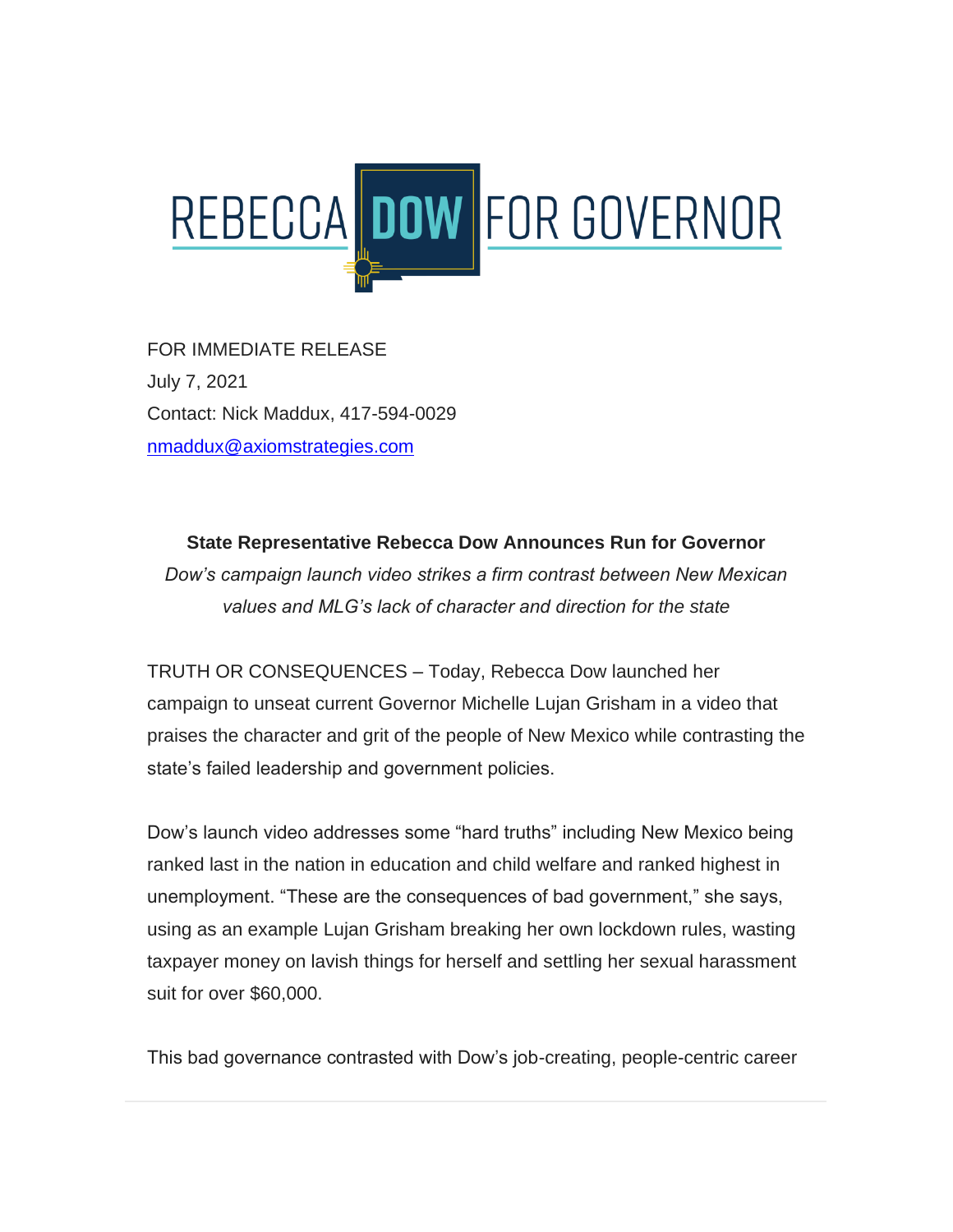as a businesswoman, child and family advocate and state lawmaker leads to an obvious conclusion for Dow: "Our kids deserve better. That's why I'm running for Governor," she says.

In her video, Dow aligns herself and her values with the true character of the people of the state, as opposed to the Governor's radical agenda. "We are New Mexicans," she says. "When there's work to be done, we do it. When there are problems to solve, we solve them."

"As a state, we have never experienced more dire conditions than we are currently struggling through right now," said Dow in a further statement. "Our children are going uneducated and unequipped for further schooling or jobs at best, and they are literally dying at worst. I refuse to get one more call that a child died from neglect and poor conditions. I will not let one more business suffer under draconian shutdown measures. I refuse to let power hungry career politicians like our Governor keep dragging us down to the bottom of every list. I know the people of New Mexico, and I know they deserve much better than this, so I'm stepping up to lead us, for the first time in a long time, in the right direction. It's time for change"

## **[Watch Dow's full campaign launch video here](https://dowforhouse.us20.list-manage.com/track/click?u=de21bc46d4b9fcff023de0217&id=1e06bee396&e=534b99ed4d)**.

## **About Rebecca Dow**

Dow has represented District 38 in the New Mexico House since 2017. During that time, she has passionately defended New Mexico jobs, fought to stop the overregulation of industries like energy and mining that provide so much of the state's income, and successfully challenged powerful opponents of basic, inalienable rights, like the Right to Life and the Second Amendment.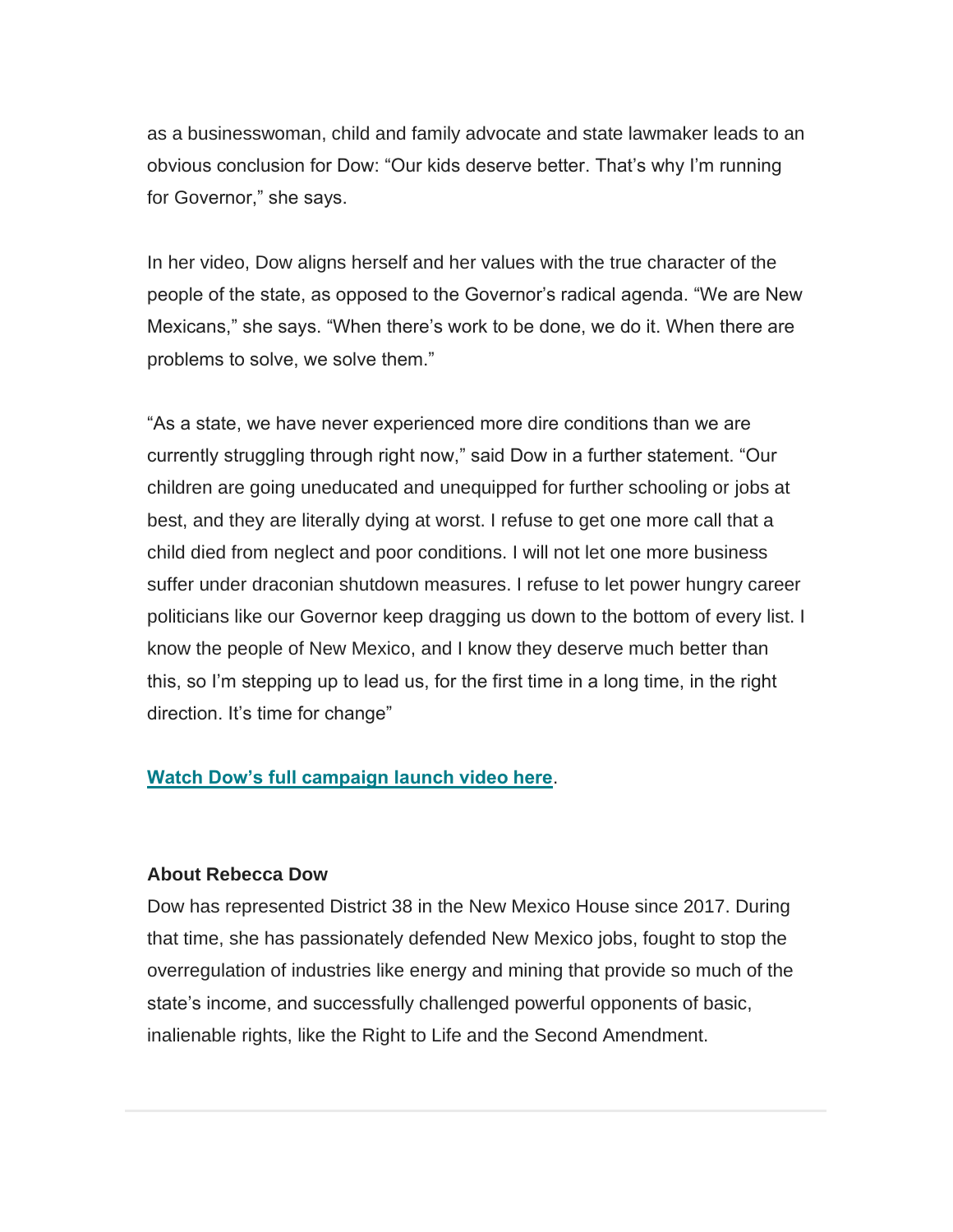Along with co-owning a technology firm, Dow provides consultation services to for-profit and community-based early childhood providers operating in the Rocky Mountain region. As the founder of one of Sierra County's largest employers, AppleTree Educational Center, Dow worked hard to create more job opportunities for New Mexicans, opposing job-killing regulations and policies while promoting free market solutions.

To help push back on the far left's radical agenda, Dow built a coalition dubbed the "Save Our Western Way of Life" PAC. This group is comprised of law enforcement, ag producers, outfitters and guides, and hard-working New Mexicans to support pro-liberty candidates for office.

Dow has been a statewide leader calling for a restoration of integrity at all levels of New Mexico's government. She has opposed the Governor's endless shutdowns and punitive consequences for citizens who disobeyed her orders. Dow believes that the Land of Enchantment is disenchanted with shutdown orders, social restrictions, and petty politics. Dow is committed to ending shutdowns, to restoring civil liberties, to reopening businesses and the economy, and putting the responsibility of providing high quality education in the hands of New Mexico educators.

Because of her extensive background in both business and childhood education, Dow has been appointed to serve on various economic commissions, councils, and task forces for both Democrat and Republican Governors. She is recognized as a state and national expert on faith-based and early childhood education, called upon to advise and speak to numerous groups around the country. She is the founding member of the New Mexico Early Childhood Alliance and the Early Childhood Caucus, and she founded various educational, recreational and behavioral health services including a private K-12 school and homeschool co-op to fill unmet needs in her